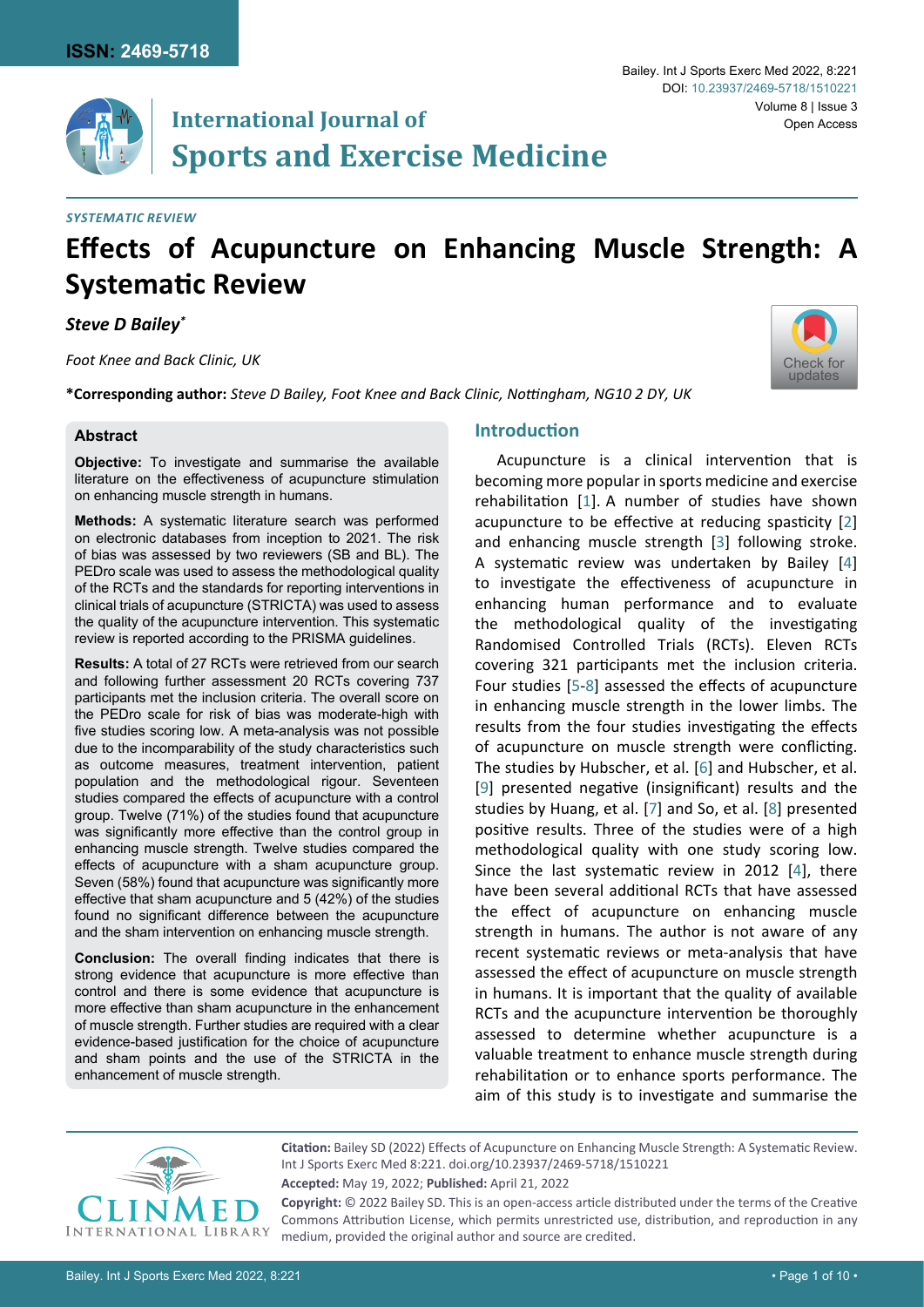available literature on the effectiveness of acupuncture point stimulation compared with sham acupuncture and control on enhancing muscle strength in humans.

# **Methods**

This review is reported according to the PRISMA (Preferred Reporting Items for Systematic Reviews and Meta-Analyses) guidelines [[10\]](#page-8-11).

# **Search strategy and study selection**

A systematic literature search was performed by SB and BL on the following databases from their inception to 2021: MEDLINE, Embase, SPORT Discus, CINAHL, AMED, ProQuest nursing journal, PubMed, ScienceDirect, the Cochrane Central Register of Controlled Trials, PEDro, Google Scholar, specialized registry of the Cochrane Musculoskeletal group and the Cochrane field of Physical and Related Therapies. The keyword search was: Acupuncture, auricular acupuncture, laser acupuncture, TENS/electro-acupuncture or acupoint, which were combined with: 'Muscle' and'Strength'. The bibliographies and references of published studies and reviews were scanned for other possible RCTs. The reviewers (SB and BL) determined the studies to be included based upon the inclusion and exclusion criteria. The titles and abstracts of each study were screened. If any of the studies met the inclusion criteria, the full text was obtained and reviewed by both reviewers. The two reviewers would then meet to discuss and mutually agree on any differences.

To be included in this review, a study had to meet the following criteria: RCTs that have used acupuncture to enhance muscle strength in humans; no language restrictions were imposed, and translations were sought where necessary; published and unpublished reports of completed randomised controlled trials, in English or translated into English were included. Papers were excluded that were not original descriptions of a clinical study on humans, that described a single case, or where the points used are not recognised as classic acupuncture points.

# **Data extraction and quality assessment**

The risk of bias was assessed by two reviewers (SB and BL). The PEDro scale [[11\]](#page-8-9) was used to assess the methodological quality of the RCTs and the standards for reporting interventions in clinical trials of acupuncture (STRICTA) [\[12\]](#page-8-10) were used to assess the quality of the acupuncture intervention.

# **Results**

#### **Study selection**

A total of 27 RCTs were retrieved from our search and following further assessment 20 RCTs covering 737 participants met the inclusion criteria. A PRISMA (Preferred Reporting Items for Systematic Reviews and Meta- Analyses) flow diagram is shown in [Figure 1](#page-1-0).

# **Study characteristics**

The basic characteristics of the RCTs assessed in

<span id="page-1-0"></span>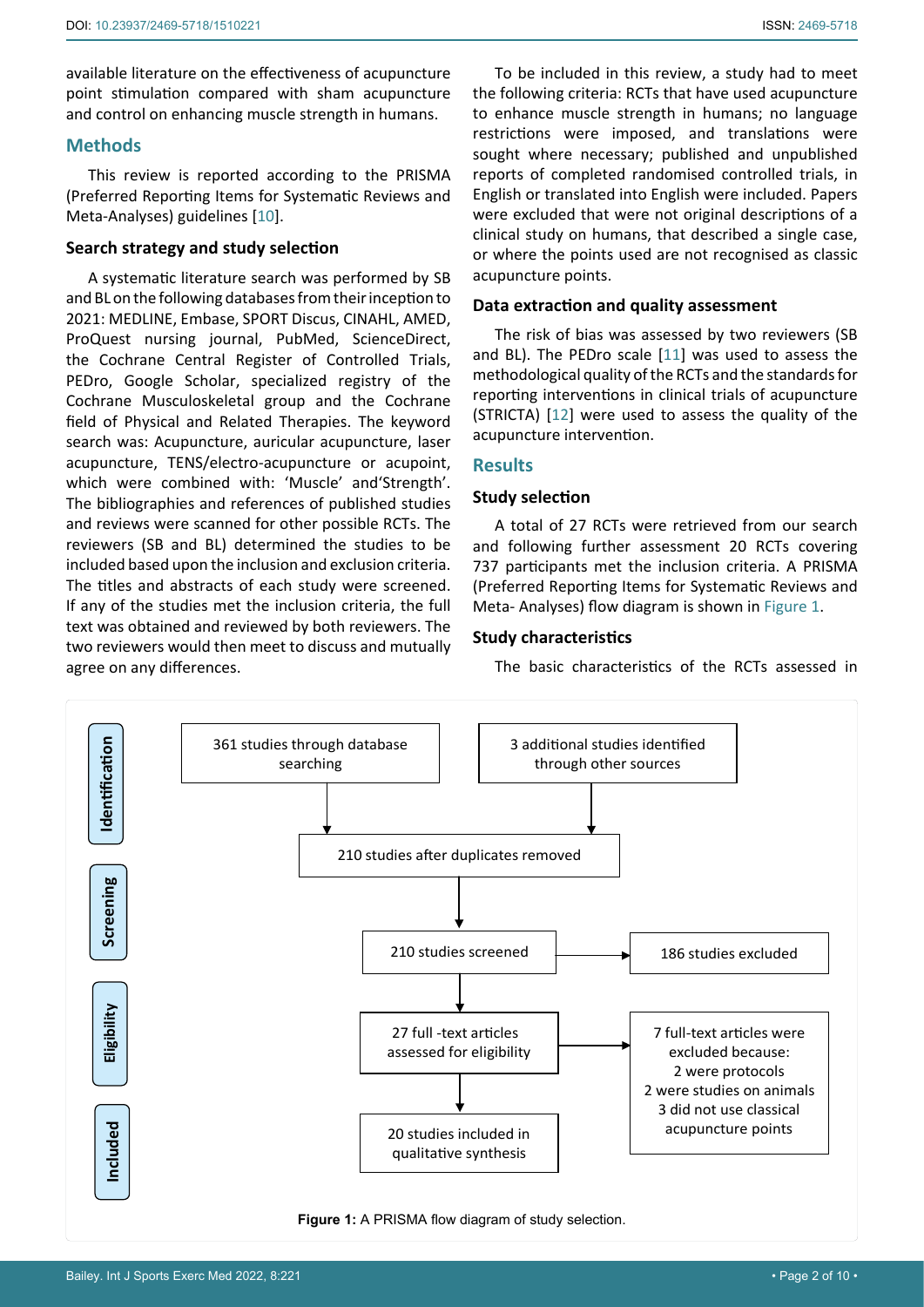this review are presented in [Table 1.](#page-3-0) The studies were published between 2006 and 2021 and included 737 participants aged between 17 and 85-years-old. The sample size ranged between 17 and 73 participants. Fourteen (70%) studies [[5](#page-8-4),[6](#page-8-6)[,13](#page-8-19)-[22](#page-8-17)] had 30 or more participants, thirteen (65%) studies [[6](#page-8-6)[,14](#page-8-12)-[16,](#page-8-13)[18-](#page-8-14)[25](#page-9-0)] applied a single treatment session and seven (35%) studies [[1,](#page-8-0)[3,](#page-8-2)[5](#page-8-4),[7](#page-8-8)[,8,](#page-8-5)[13](#page-8-19)[,17\]](#page-8-20) applied several treatments over 2 days to 8 weeks. There were at least 162 female and 267 male participants reported to take part in the trials. Six (30%) studies [\[1,](#page-8-0)[3](#page-8-2),[14](#page-8-12),[17,](#page-8-20)[19,](#page-8-15)[24](#page-9-10)] did not report on gender or indicate the ratio of female to male participants. Seventeen (85%) studies used healthy subjects, one study [[16\]](#page-8-13) used healthy and post-stroke patients, another study used post-stroke patients [\[3\]](#page-8-2) and one study [[17\]](#page-8-20) used patients suffering with sarcopenia. Eight (40%) studies [\[1,](#page-8-0)[3](#page-8-2)[,7,](#page-8-8)[15](#page-8-21)-[17](#page-8-20),[21,](#page-8-16)[24](#page-9-10)] compared the effects of acupuncture with a control group, nine (45%) studies [[5](#page-8-4)[,6](#page-8-6)[,9](#page-8-7),[13,](#page-8-19)[14,](#page-8-12)[18-](#page-8-14)[20](#page-8-18),[23](#page-9-11)] compared the effects of acupuncture with a control and a sham acupuncture group, and three study [\[8,](#page-8-5)[22](#page-8-17),[25](#page-9-0)] evaluated the effect of acupuncture with a sham group on muscle strength.

#### **Study quality**

The overall score on the PEDro scale for risk of bias was moderate-high [\(Figure 1](#page-1-0)) with five studies scoring low [\[8,](#page-8-5)[20](#page-8-18)-[22](#page-8-17),[25](#page-9-0)]. The main drawback in these studies were blinding of participants, therapists and assessors. Three studies [[6](#page-8-6)[,9](#page-8-7)[,16\]](#page-8-13) (15%) reported that the subjects were blinded to acupuncture; however, they did not use an assessment tool to determine the effectiveness of the blinding. Two studies [[3](#page-8-2)[,6\]](#page-8-6) (10%) blinded the therapist and seven [\[3,](#page-8-2)[5](#page-8-4),[6](#page-8-6)[,9,](#page-8-7)[17](#page-8-20)[,19,](#page-8-15)[21](#page-8-16)](35%) blinded the assessor from subject allocation.

#### **Acupuncture intervention**

None of the RCTs assessed in this review used the STRICTA checklist as a guide. The main issues were the choice and justification of acupoints, frequency and number of treatment sessions. Generally, it was found that acupuncture was administered by a qualified healthcare professional with at least one year's experience in the application of acupuncture. Two studies [\[14](#page-8-12)[,18](#page-8-14)] chose acupuncture points based on their location and not necessarily on their ability to enhance muscle strength. Hubscher and colleagues [[9](#page-8-7)] chose points based on the finding of an earlier study, which assessed the effects of acupuncture on delayed onset muscle soreness and not on muscle strength enhancement. Damasceno, et al. [\[17](#page-8-20)] analysed the effects of acupuncture tonification points; however, there was no supportive evidence on the effect of tonification points on enhancing muscle strength. Tough [[20](#page-8-18)] chose points based on the segmental innervation and not necessarily on their known effects on enhancing muscle strength. The sham points that were chosen in this study coincide with the same segmental innervation

as the true acupuncture points which may have impacted the treatment outcome.

**Number and frequency of treatment sessions and delayed effect of acupuncture:** 13 studies [[6](#page-8-6),[8](#page-8-5)[,14](#page-8-12)- [16,](#page-8-13)[18-](#page-8-14)[25](#page-9-0)] used a single acupuncture treatment session and assessed the effects immediately following the withdrawal of the needles. Both human and animal studies have shown that the effects of acupunctures have a delayed onset, with a gradual peak, and a gradual return to baseline [\[26](#page-9-1)-[28\]](#page-9-2). Price and colleagues [[26\]](#page-9-1) found that following electroacupuncture there was a delayed onset of between 1 and 24 hours to maximum effect, which persists 10-14 days following treatment. Our earlier review4 found that acupuncture was significantly more effective than sham acupuncture and the control group when assessed up to 72 hours after treatment, and not as effective when assessed immediately following treatment. Furthermore, it was found that acupuncture was most effective when several sessions over a number of weeks were employed [\[4](#page-8-3)]. Wang and colleagues [\[29](#page-9-3)] assessed the effect of acupuncture on the explosive forces generated by the male shoulder joint and found that the effect of acupuncture took approximately 10 minutes to appear. The current review found thirteen studies [\[6](#page-8-6)[,14-](#page-8-12)[16](#page-8-13),[18](#page-8-14)[-25\]](#page-9-0) that applied a single treatment of acupuncture and assessed the effect immediately following treatment. Eight of the thirteen studies [\[8,](#page-8-5)[19](#page-8-15)[,21](#page-8-16),[22](#page-8-17)] found that acupuncture was more effective than sham or control, and five studies [[6](#page-8-6),[14](#page-8-12)[-16](#page-8-13),[20](#page-8-18)] found no significant difference between groups. Seven studies [\[1](#page-8-0)[,3,](#page-8-2)[5](#page-8-4)[,7,](#page-8-8)[8,](#page-8-5)[13,](#page-8-19)[17\]](#page-8-20) applied several treatments over 2 days to 8 weeks. Three studies [[1](#page-8-0),[3,](#page-8-2)[7\]](#page-8-8) found a significant difference between groups in favour of acupuncture, two studies [[9](#page-8-7)[,17](#page-8-20)] found no significant difference between groups, and two studies [[5](#page-8-4)[,13](#page-8-19)] found a significant difference between the acupuncture group and control but no significant difference between the acupuncture and sham acupuncture group.

**Sham acupuncture intervention:** Most of the studies in this review used sham points that did not correspond with a meridian, acupuncture point, or extra points and were between 1 and 2 cm away from the points used in the intervention group. There are non-specific physiological effects of needling that may include local alteration in circulation and immune function [\[30](#page-9-4)] and trigger of neural pathways such as those resulting in diffuse noxious inhibitory control (DNIC) of pain [\[31](#page-9-5)]. White, et al. [\[32](#page-9-6)] stated that it is difficult to find a 'wrong' site that is credible to the patient but does not have some effect through segmental analgesia and that the difference between the effects of real and sham treatment could be very small.

It is suggested that the type of sham acupuncture that is chosen for a clinical controlled trial should depend on the research question [[33](#page-9-7),[34](#page-9-8)] and the type of acupuncture treatment to be tested [\[33,](#page-9-7)[35](#page-9-9)]. Birch [\[35](#page-9-9)]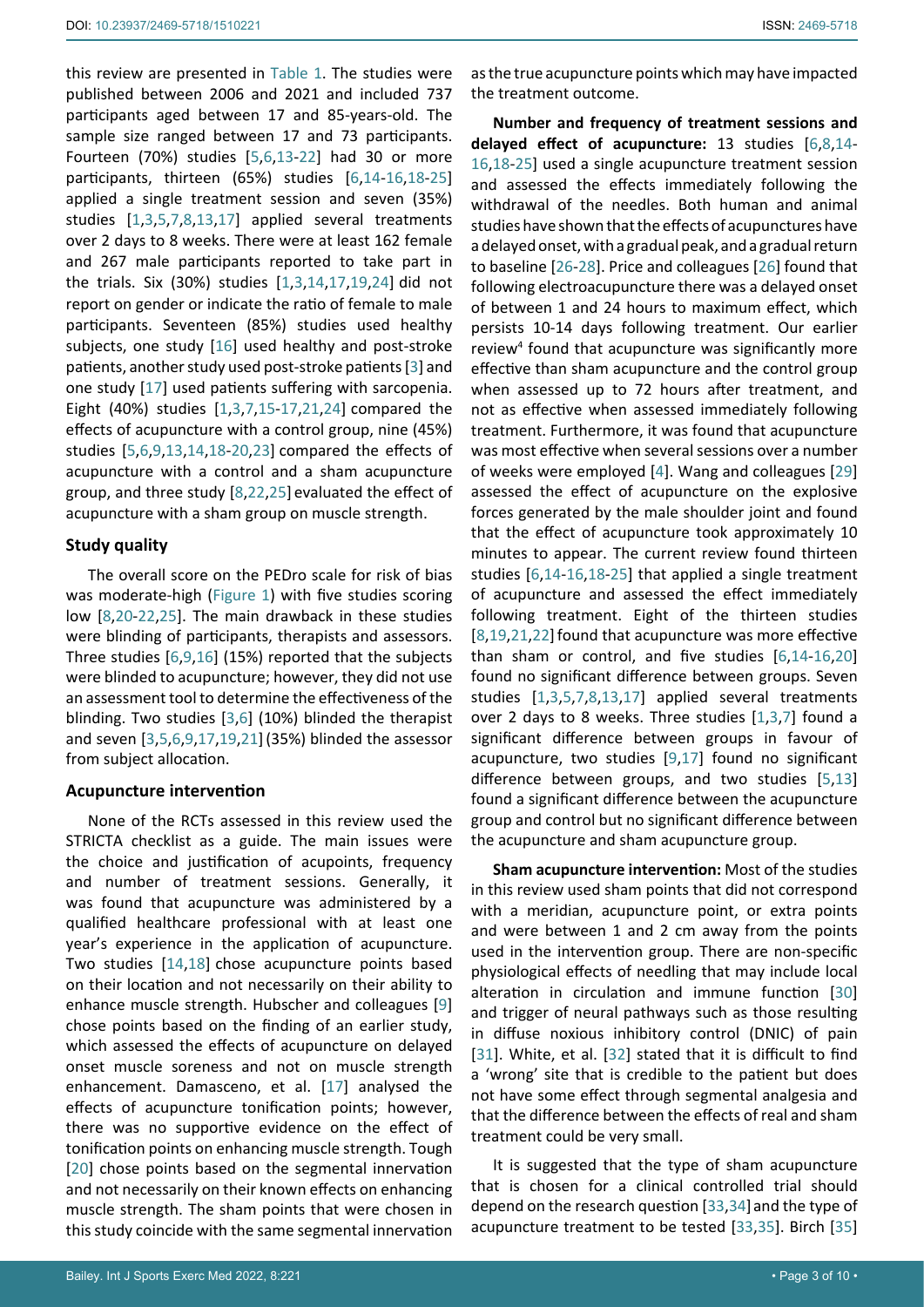<span id="page-3-0"></span>

| 3/10                                                                                                                                                                           | 8/10                                                                                                                                               | 7/10                                                                                                                                                                                 | 7/10                                                                                                                                                                 | 8/10                                                                                  | 5/10                                                                    | 6/10                                                                                                                                 |
|--------------------------------------------------------------------------------------------------------------------------------------------------------------------------------|----------------------------------------------------------------------------------------------------------------------------------------------------|--------------------------------------------------------------------------------------------------------------------------------------------------------------------------------------|----------------------------------------------------------------------------------------------------------------------------------------------------------------------|---------------------------------------------------------------------------------------|-------------------------------------------------------------------------|--------------------------------------------------------------------------------------------------------------------------------------|
| selected based on their therapeutic<br>lower limb neuromuscular function.<br>The four acupuncture points was<br>weakness and enhancement on<br>effect on recovery from general | No justification given for choice of<br>points.                                                                                                    | on retarding muscle impairment,<br>hemiplegia, and paralysis of the<br>Points ST-36 and ST-39 were<br>been shown to have an effect<br>chosen because they have<br>lower extremities. | terms of their effect on decreasing<br>the positive findings of a previous<br>Acupoints was chosen based on<br>study by Lin and Yang (1999) in<br>muscle tenderness. | Previous study used PC-2 and LI-<br>11 for stroke related disorders.                  | Points chosen based on their<br>relationship to motor points.           | reported to be effective in treating<br>in the tibialis muscle and SP-9 is<br>ST-36 was chosen because it is<br>the muscular system. |
| recovery Peak torque<br>SD for muscle force                                                                                                                                    | No SD for jump height or<br>muscle endurance.<br>acupuncture and<br>placebo laser.<br>SD between                                                   | strength of both legs in<br>SD in the increase in<br>EA groups.                                                                                                                      | voluntary force was not<br>SD between groups<br>maximal isometric<br>No SD. The mean                                                                                 | No SD between groups.                                                                 | No SD between groups.                                                   | No SD between groups.                                                                                                                |
| recovery of the knee<br>EMG Peak torque<br>muscle force<br>extensors.                                                                                                          | isometric voluntary<br><b>EMG Maximum</b><br>force. Isometric<br>endurance.<br>muscular                                                            | in ankle dorsiflexion.<br>Maximum strength                                                                                                                                           | Maximal isometric<br>voluntary force.                                                                                                                                | Maximal isometric<br>contraction.<br>voluntary<br>EMG                                 | EMG activity in wrist<br>extensor muscle<br>strength.                   | the anterior tibialis<br>EMG activity of<br>muscle.                                                                                  |
| applied to<br>Psudo-TENS<br>sham points                                                                                                                                        | SA needling at least<br>1 cm from classical<br>acupuncture point.<br>Placebo laser-<br>acupuncture.                                                | Control (no treatment).                                                                                                                                                              | needling at<br>Control group (No<br>SA Superficial<br>non-acupoints.<br>treatment)                                                                                   | PC-2                                                                                  | PC-3 and<br>Control group (no<br>Control (MA to<br>treatment)<br>PC-6). | Control group (SP-9).                                                                                                                |
| ST-36, UB-57, GB-34, SP-6<br>1 session per week over 3<br>15 minutes TENS<br>weeks                                                                                             | MA to ST-36, SP-6, CV-6 and<br>Assessment immediately<br>One 15 minutes session.<br>following treatment.<br>auricular Shenmen.<br>Crossover design | EA (40 Hz) to ST-36 and ST-<br>3 sessions per week<br>15 minutes session.<br>39                                                                                                      | 11, SP-10 and Ah-Shi points.<br>MA to GB-34, Lu-3, Lu-5, LI-<br>48 hours after DOMS for 15<br>Treatment applied 24 and<br>minutes.                                   | Assessment immediately<br>One 20-minute session.<br>following treatment.<br>MA LI-11. | One 20-minute session.<br>Crossover trial.<br>MALI-4, LI-10.            | One 20-minute session.<br>MA ST-36.                                                                                                  |
| 17                                                                                                                                                                             | 36                                                                                                                                                 | $\mathcal{S}^{\mathcal{O}}$                                                                                                                                                          | 22                                                                                                                                                                   | 47                                                                                    | 35                                                                      | 30                                                                                                                                   |
| So, et al. [8]                                                                                                                                                                 | Hubscher, et<br>al. [6]                                                                                                                            | Huang, et al.<br>$\overline{\phantom{0}}$                                                                                                                                            | Hubscher, et<br>al.[9]                                                                                                                                               | Ferreira, et al.<br>Fragoso &<br>16                                                   | Tough, et al.<br>20                                                     | Araujo, et al.<br>Costa &<br>$[15]$                                                                                                  |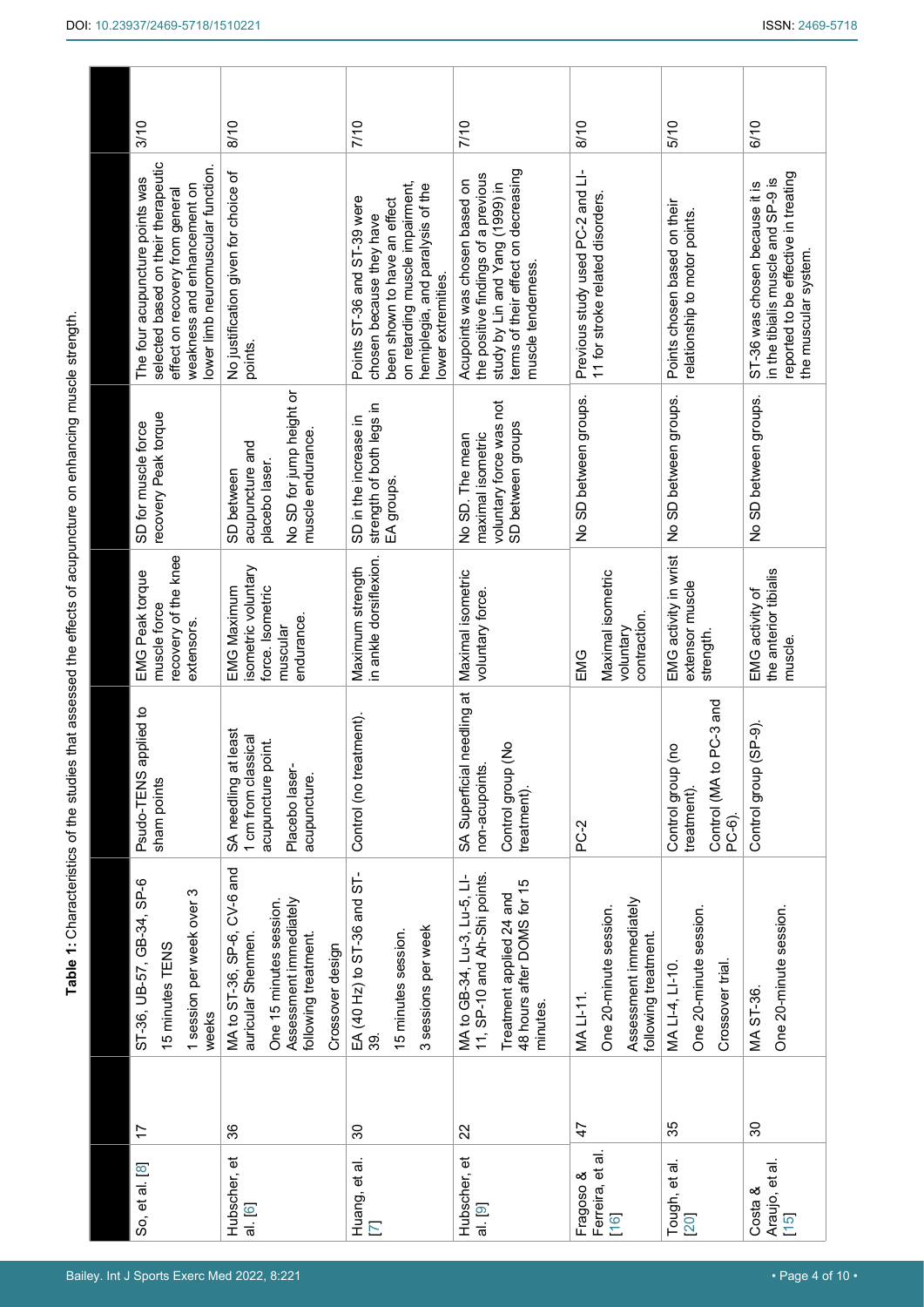| 6/10                                                                                               | 7/10                                                                                   | 7/10                                                                                                                                                             | 7/10                                                                                                                                                                                          | 0/10                                                                                                                                              | 7/10                                                                                                                           | 7/10                                                                                                                                                                                 |
|----------------------------------------------------------------------------------------------------|----------------------------------------------------------------------------------------|------------------------------------------------------------------------------------------------------------------------------------------------------------------|-----------------------------------------------------------------------------------------------------------------------------------------------------------------------------------------------|---------------------------------------------------------------------------------------------------------------------------------------------------|--------------------------------------------------------------------------------------------------------------------------------|--------------------------------------------------------------------------------------------------------------------------------------------------------------------------------------|
| No justification given for choice of<br>points.                                                    | location within the muscles of the<br>Point chosen based on their<br>shoulder.         | No justification given for choice of<br>points                                                                                                                   | ST-36 is considered most effective<br>TE-5 suggested to increase "Yang<br>for muscle strength, GB-34 most<br>effective for tendon strength and<br>energy".                                    | No justification given for choice of<br>points.                                                                                                   | studies that demonstrates the effect<br>Point selection base on previous<br>of selected point on enhancing<br>muscle strength. | on retarding muscle impairment,<br>hemiplegia, and paralysis of the<br>Points ST-36 and ST-39 were<br>been shown to have an effect<br>chosen because they have<br>lower extremities. |
| No SD between groups                                                                               | SD in both intervention<br>groups compared to<br>control groups.                       | group had higher EMG<br>The real acupuncture<br>activity in both rectus<br>SD between groups.<br>femoris and tibialis<br>anterior muscles.                       | 4.78 kgf. There was no<br>strength in the sham or<br>significantly increased<br>significant increase in<br>hand grip strength by<br>SD between groups.<br>True acupuncture<br>control groups. | strength. However, there<br>was a reduced EMG<br>in ankle dorsiflexion<br>significant increase<br>SD between group.<br>TENS showed a<br>activity. | muscle strength for both<br>SD in the increase in<br>MA and EA.                                                                | SD between intervention<br>non-acupuncture group<br>in the acupuncture and<br>No SD in strength gain<br>No change in strength<br>gain in control group.<br>and control groups.       |
| Hand grip strength                                                                                 | EMG                                                                                    | voluntary isometric<br>and tibialis anterior<br>the rectus femoris<br>EMG activity of<br>contraction.<br>Maximum<br>muscles                                      | Hand grip strength<br>in Kgf.                                                                                                                                                                 | muscle strength, and<br>functional mobility<br>spasticity, ankle<br>Plantarflexor                                                                 | Maximum voluntary<br>plantarflexors<br>of the ankle<br>contraction                                                             | Maximum voluntary<br>of the ankle<br>dorsiflexors<br>contraction                                                                                                                     |
| eatment).<br>Control (no tre                                                                       | $\overline{K}$ -3.<br>$\widetilde{c}$<br>Control group<br>Control group<br>treatment). | true acupuncture points.<br>received<br>a Park sham placebo<br>skin 2.5 cm from the<br>skin stimulation with<br>SA needling into the<br>Control group<br>device. | superficial needling at<br>SA group received<br>non acupoints.                                                                                                                                | ed standard<br>Placebo stimulation and<br>standard care<br>Control receiv<br>care only.                                                           | received no<br>Control group<br>treatment.                                                                                     | acupoints in the tibialis<br>non<br>$\tilde{e}$<br>$\vec{\sigma}$<br>EA and MA at<br>anterior musc<br>Control group<br>treatment).                                                   |
| R-3, BP-3, BP-6, VB-34, F-8,<br>E-36, TA-6.<br>24 treatments over 3 weeks.<br>Tonification points. | One 20-minute session.<br>Local group SI-14<br>Distal group SI-8.                      | Crossover trial. Assessment<br>One 15-minute session.<br>MA ST-36, SP-6, CV-6,<br>immediately following<br>Shenmen.<br>treatment.                                | Assessment immediately<br>One 20-minute session.<br>MATE-5, ST-36, GB-34<br>following treatment.                                                                                              | 60-minute session. 5 days per<br>TENS ST-36, Liv-3, GB-34,<br>UB-60 and standard care.<br>week for 3 weeks.                                       | MA or EA ST-36, SP-6, ST-39.<br>25-minute 3 time per week for<br>6 weeks.                                                      | 15-30-minute 3 sessions per<br>MA or EA (40 Hz) to ST-36<br>week for 8 weeks.<br>and ST-39.                                                                                          |
| completed<br>53 started<br>26                                                                      | 38                                                                                     | $\overline{c}$                                                                                                                                                   | 73                                                                                                                                                                                            | 82                                                                                                                                                | $\Omega$                                                                                                                       | 50                                                                                                                                                                                   |
| Damasceno,<br>et al. [17]                                                                          | de Souza, et<br>al [18]                                                                | Jang, et al<br>23                                                                                                                                                | Lopes, et al.<br>Silverio-<br>19                                                                                                                                                              | Yan, et al. [3]                                                                                                                                   | Payton, et al.<br>[1]                                                                                                          | Huang, et al.<br>13                                                                                                                                                                  |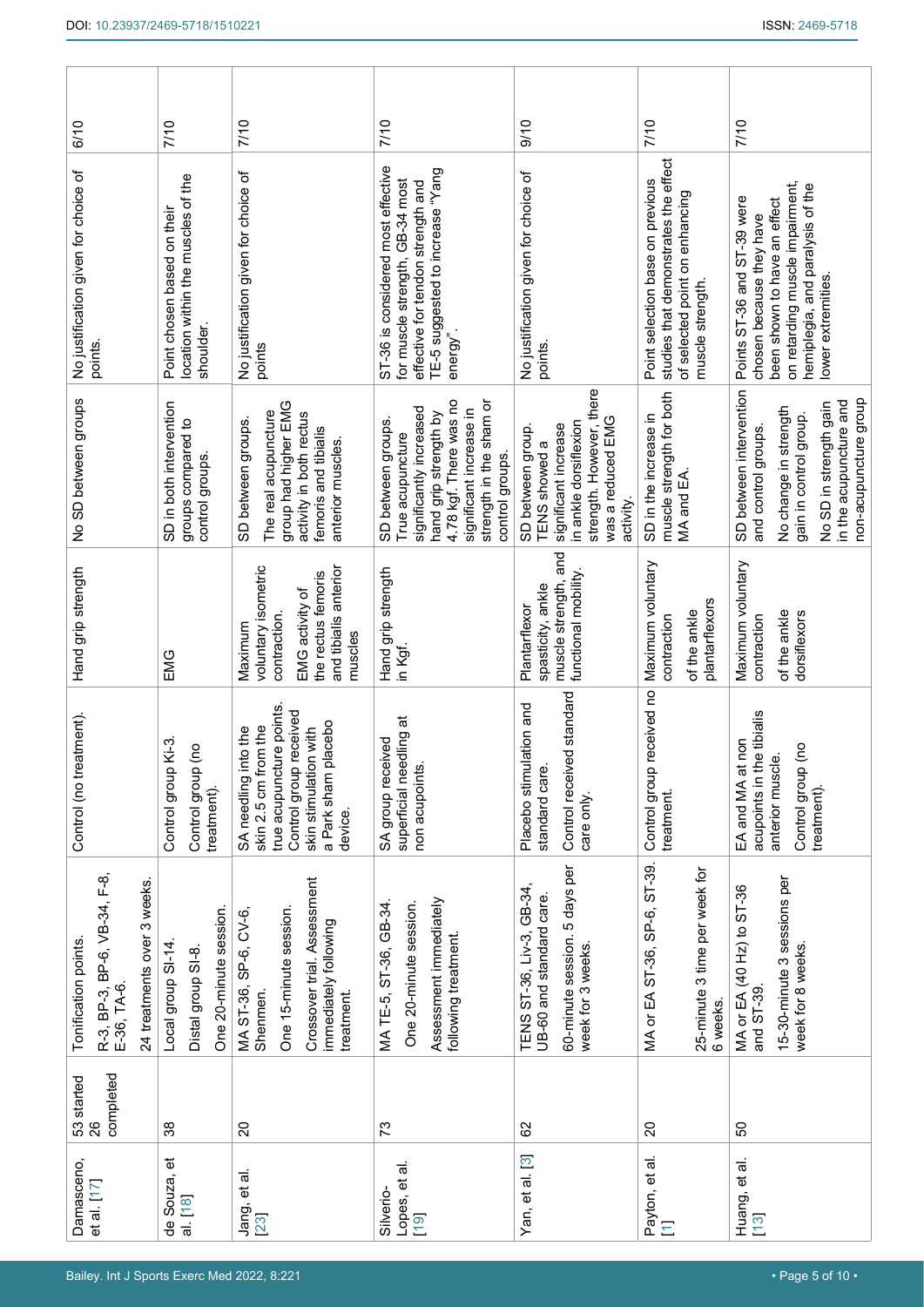| 6/10                                                                                                                                    | 7/10                                                                                                                                                                                                  | 7/10                                                                                                                                    | 4/10                                                                                                                                                                                                  | 5/10                                                                                                                             | 5/10                                                                                                                                                                                                                                                            |
|-----------------------------------------------------------------------------------------------------------------------------------------|-------------------------------------------------------------------------------------------------------------------------------------------------------------------------------------------------------|-----------------------------------------------------------------------------------------------------------------------------------------|-------------------------------------------------------------------------------------------------------------------------------------------------------------------------------------------------------|----------------------------------------------------------------------------------------------------------------------------------|-----------------------------------------------------------------------------------------------------------------------------------------------------------------------------------------------------------------------------------------------------------------|
| No justification given for choice of<br>points.                                                                                         | no anatomical location with the wrist<br>chosen because of their anatomical<br>location to the wrist flexor muscles.<br>UB-60 was chosen because it has<br>The Heart meridian points were<br>flexors. | No justification given for choice of<br>have published an earlier paper<br>points. However, these authors<br>using these points.        | muscle strength. UB-60 was chosen<br>because the author believes that its<br>properties would have no effect on<br>ST-36 was chosen because of<br>its known therapeutic effect on<br>muscle strength. | stimulate the nerves in the muscles<br>selected based on the location to<br>Classical acupuncture points<br>under investigation. | on the medial femoris and UB-57 on<br>and muscle strength and its location<br>ST-34 because of their location in<br>the rectus femoris muscle, SP-10<br>in the tibialis anterior. ST-32 and<br>ST-36 for improvement in speed<br>the gastrocnemius muscle       |
| increase. The control<br>Acupuncture group<br>SD between group.<br>decrease in repeat<br>showed a 1.6%<br>showed a 6.4%<br>performance. | isometric wrist flexion<br>No SD in maximal<br>contraction (Kgf)<br>between groups.                                                                                                                   | No SD in control group<br>intervention groups.<br>but no SD between<br>strength gain in all<br>intervention group<br>Significant muscle | the ST-36 acupuncture<br>jump hight in favour of<br>SD in the increased<br>group.                                                                                                                     | No SD in strength in the<br>true acupuncture group.<br>muscle strength in the<br>Significant increase in<br>SA group.            | peak power of the knee<br>No SD in the SA group.<br>average power, and<br>extensors in the MA<br>in maximum torque,<br>Significant increase<br>group.                                                                                                           |
| muscle torque of the<br>knee extensors<br>Peak isometric                                                                                | Maximal isometric<br>contraction (Kgf).<br>wrist flexion<br>EMG.                                                                                                                                      | contraction in ankle<br>Maximal isometric<br>dorsiflexion.                                                                              | jumps to determine<br>consisting of squat<br>Explosive strength<br>increase in hight.                                                                                                                 | Isokinetic maximum<br>muscle strength of<br>the forearm/elbow<br>flexors.                                                        | Isokinetic maximum<br>power of the knee<br>power, and peak<br>torque, average<br>extensors and<br>flexors.                                                                                                                                                      |
| rested<br>$\tilde{\epsilon}$<br>Control group<br>for 20 minutes<br>treatment).                                                          | (received<br>group.<br>UB-60 control<br>Control group<br>no treatment).                                                                                                                               | EA on 2 non acupoints<br>Control (no treatment).<br>in the tibialis anterior<br>muscle,                                                 | session.<br>Assessment following<br>EA (8 Hz) UB-60.<br>One 2-minute<br>treatment                                                                                                                     | SA to non-acupuncture<br>points with superficial<br>needling.                                                                    | of blunt tip<br>eedles<br>SA consisted<br>acupuncture n                                                                                                                                                                                                         |
| MA to Liv-3, LI-4, Gov-20<br>Assessment immediately<br>One 20-minute session.<br>following treatment.                                   | MA to HT-4 distal group.<br>MA HT-3 local group.<br>Assessment 10- and<br>20-minutes following<br>20-minute session.<br>treatment.                                                                    | 15-30-minute 3 sessions per<br>MA or EA (40 Hz) to ST-36<br>week for 6 weeks.<br>and ST-39                                              | Assessment immediately<br>One 2-minute session.<br>following treatment.<br>EA (8 Hz) ST-36<br>Crossover trial                                                                                         | MA to LI-11, LI-10, LI-4, SI-8,<br>Assessment immediately<br>One 20-minute session.<br>following treatment.<br>SJ-10, SJ-5.      | SD: Significant Differences, No SD: No Significant Differences, MA: Manual Acupuncture, EA: Electroacupuncture, SA: Sham Acupuncture<br>MA to ST-32, ST-34, ST-36,<br>Assessment immediately<br>One 20-minute session.<br>following treatment.<br>SP-10, UB-57. |
| 25                                                                                                                                      | 52                                                                                                                                                                                                    | $\frac{3}{4}$                                                                                                                           | 32                                                                                                                                                                                                    | 32                                                                                                                               | $\overline{c}$                                                                                                                                                                                                                                                  |
| Micalos, et al.<br>24                                                                                                                   | Zanin, et al.<br>14                                                                                                                                                                                   | Zhou, et al. [5]                                                                                                                        | Mucha, et al.<br>21                                                                                                                                                                                   | Zhou, et al.<br>22                                                                                                               | Wang, et al.<br>25                                                                                                                                                                                                                                              |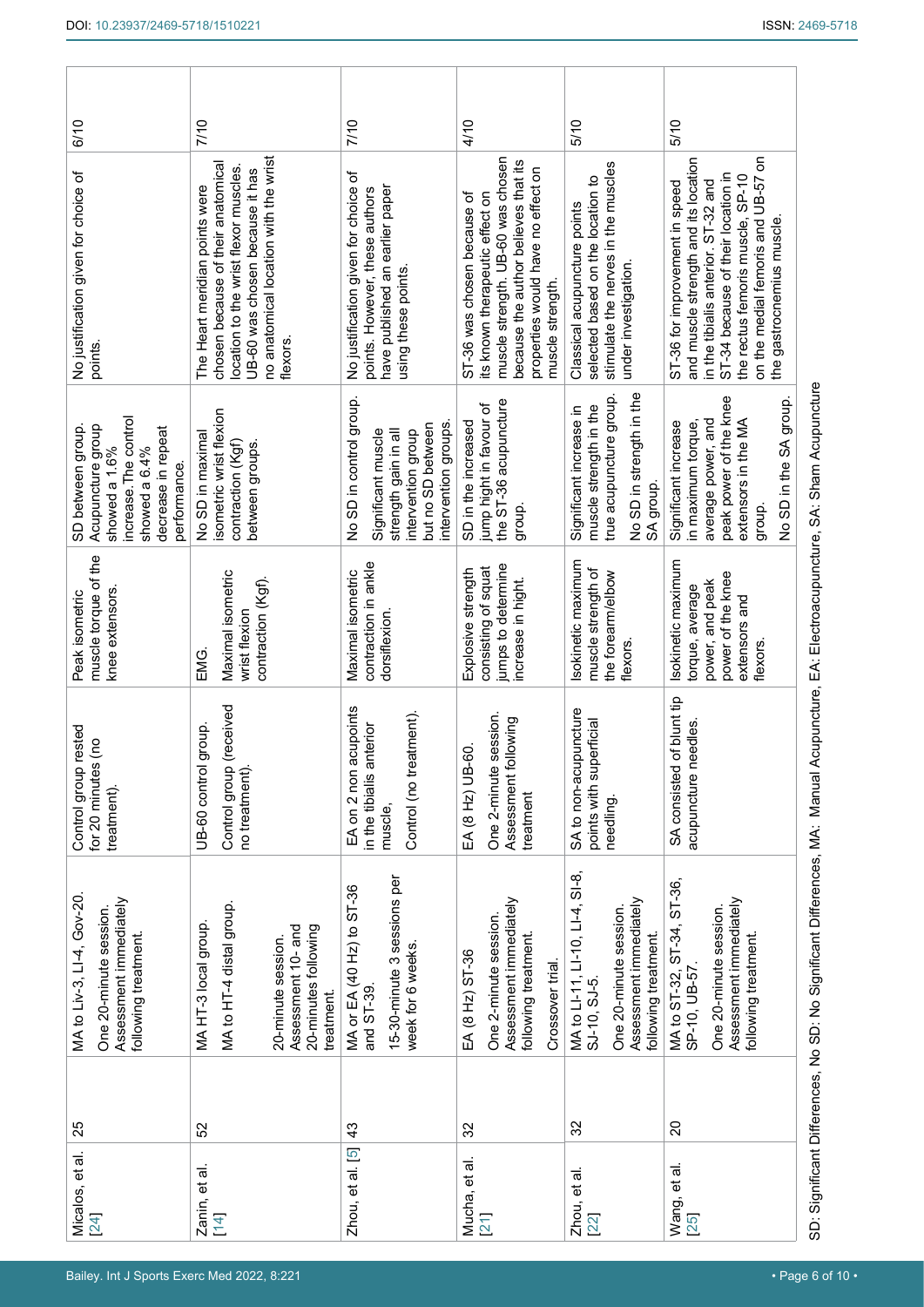announced that a pilot study should be conducted to investigate the appropriateness of the non-acupuncture points when using non-acupoints as a sham treatment. If the control treatment is tested first in a pilot study, one can generate data about the relative effectiveness of the sham acupuncture treatment, which will assist in determining if indeed it is an appropriate sham treatment [[36\]](#page-9-12). Another important issue with all sham treatments is to avoid the mislabelling of the sham treatment as a placebo treatment [[37](#page-9-13)]. All of the sham interventions tested so far are thought to activate physiologic nonplacebo non-specific effects and some activate specific effects [[34](#page-9-8),[37](#page-9-13),[38\]](#page-9-14).In this review none of the studies pretested the sham acupuncture points. Two studies used sham EA and placed the electrodes over the nerve trunk/ muscle belly [[5,](#page-8-4)[13](#page-8-19)] of the tibialis anterior. The location of the sham points corresponds with the deep peroneal nerve trunk. Neuromuscular electrical stimulation over the nerve trunk or muscle belly have been shown to have a central or a peripheral response to enhancing muscle strength [[39-](#page-9-15)[41](#page-9-16)]. Therefore, it was no surprise that there was no significant difference between the sham EA and EA to ST-36 and ST-39 in the studies by Zhou, et al. [[5](#page-8-4)] and Huang, et al. [[13](#page-8-19)]. Hence, the choice of a sham EA intervention in clinical trials needs to be considered carefully with regards to the placement of the electrodes or the needles when utilising sham electroacupuncture to enhance muscle strength.

**Loss to follow-up:** When undertaking a clinical controlled trial, plans should be made to minimise any loss of subjects to follow-up. This can be achieved through the implementation of a pilot study to identify and reduce risk factors that may lead to dropouts [\[36](#page-9-12)]. The study by Damasceno, et al. [\[17](#page-8-20)] started with 53 subjects but only 26 completed data collection. This is quite a high dropout rate which may have had a significant impact on the results.

#### **Meta-analysis**

A meta-analysis was not possible due to the incomparability or availability of the study characteristics such as data, outcome measures, treatment and intervention.

The overall result from the 17 studies that compared the effects of acupuncture with a control group showed that 12 (71%) of the studies found that acupuncture was significantly more effective than the control group in enhancing muscle strength. Twelve studies compared the effects of acupuncture with a sham acupuncture group. Seven (58%) studies found that acupuncture was significantly more effective than sham acupuncture and 5 (42%) studies found no significant difference between the acupuncture and the sham intervention on enhancing muscle strength.

#### **Discussion**

The overall finding of this review is similar to our

previous study [[4](#page-8-3)] which indicates that further rigorous studies are required to determine whether acupuncture is an effective treatment modality to enhance muscle strength during rehabilitation and sports.

#### **Effect of acupuncture on elbow flexor strength**

Three studies assessed the effect of acupuncture on elbow flexor muscle strength. Hubscher, et al. [[9](#page-8-7)] investigated the effects of a standardised acupuncture treatment on muscle function of the elbow flexor in the dominant arm following the induction of delayed onset muscle soreness (DOMS) in 22 healthy subjects. They found no significant difference between groups for Maximum Isometric Voluntary Force (MIVF). Following the induction of DOMS, strength values decreased in all groups to nearly the same extent for 24 hours. However, after the first treatment both acupuncture and sham acupuncture appeared to maintain their strength throughout the rest of the experimental period, whereas, further decrease in strength occurred in the control group. Fragoso and Ferreira [[16\]](#page-8-13) evaluated the immediate effects of manual acupuncture on myoelectric activity and isometric force of the bicep brachii in 32 healthy and 15 post-stroke patients with chronic hemiparesis. They found no significant difference in EMG activity between LI-11 group and PC-2 (control) group. In contrast to the findings by Hubscher, et al. [[9](#page-8-7)] and Fragoso and Ferreira [\[16](#page-8-13)] Zhou and colleagues found that a single 15-minute session of acupuncture significantly increased isokinetic angular muscle strength of the elbow flexors in 16 healthy female students compared to the sham acupuncture group.

#### **Effect of acupuncture on wrist flexor strength**

Two studies [\[14](#page-8-12),[20](#page-8-18)] assessed the effect of acupuncture on muscle strength of the wrist flexor/ extensors. Both studies analysed the EMG activity and strength responses of the flexor muscles of the wrist following stimulation of acupuncture points. They found no significant difference between groups.

#### **Effect of acupuncture on hand grip strength**

Two RCTs assessed the effect of acupuncture on hand grip strength. Damasceno, et al. [\[17\]](#page-8-20) analysed the effects of acupuncture tonification points of hand grip muscle strength and inflammatory markers of subjects aged over 60 years with sarcopenia. The overall findings of this study indicate that there was no significant difference between the acupuncture group and the other groups regarding the assessed variables (muscle mass, muscle strength, functionality, and inflammatory markers). Silverio-Lopes and da Monta [[19](#page-8-15)] evaluated the immediate response to grip strength gain capacity after a single application of acupuncture in 73 healthy volunteers. They found that the acupuncture group had a significant strength gain, while the sham and the control groups showed no significant gain in handgrip strength.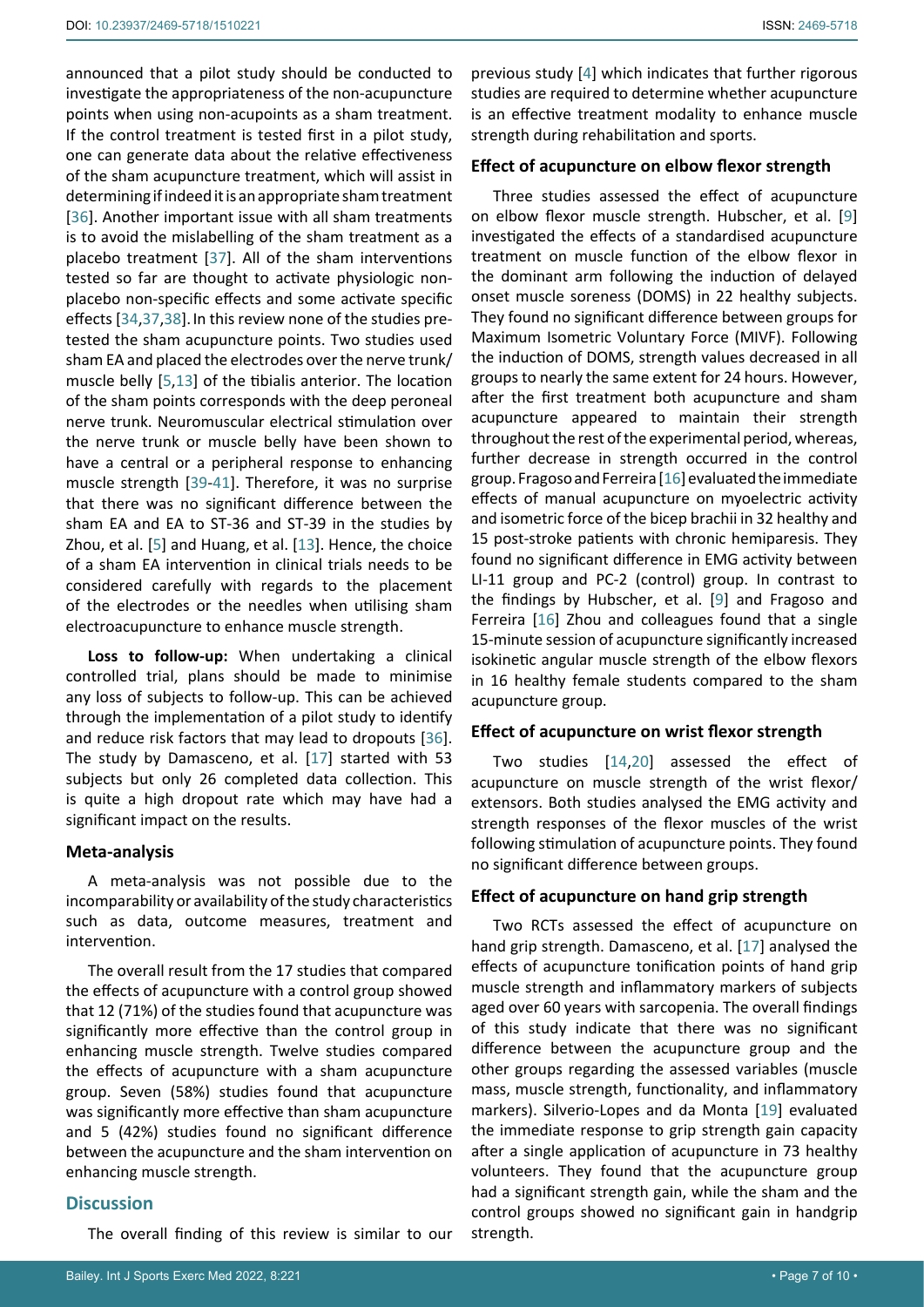#### **Effect of acupuncture on trapezius muscle strength**

De Souza, et al. [[18\]](#page-8-14) evaluated the effect of acupuncture stimulation of points along the Yang meridian (SI-8 and SI-14) on activation patterns and strength responses of the trapezius muscle. The participants were randomised into four groups; local group received acupuncture at SI-14; the distant group received acupuncture at SI-8; and the control group received acupuncture at the Ki-3. The fourth group was classified as the naïve control group and did not receive any acupuncture. Analyses of SI-14 and SI-8 showed a significant increase in the upper trapezius muscle strength at 20 minutes following acupuncture. The control and naïve control groups did not show any changes.

# **Effect of acupuncture on rectus femoris muscle strength**

Six studies assessed the effect of acupuncture on enhancing strength in the rectus femoris muscle. So, et al. [[8](#page-8-5)] evaluated the effects of Transcutaneous Electrical Acupuncture Stimulation (TEAS) on enhancing the rate of muscle force capacity recovery after strenuous knee extension/flexion exercise. A significant treatment effect for peak torque was recorded, indicating that the TEAS group recovered faster than the control group and this positive effect was further enhanced across treatment time. Micalos, et al. [\[24](#page-9-10)] observed the effect of acupuncture on peak isometric muscle torque of the knee extensor following fatigue. They found that the control group had a 6.4% loss in strength following fatigue; however, the acupuncture intervention group presented a 1.6% increase in muscle strength. Jang and So [\[23](#page-9-11)] investigated the effects of acupuncture on Maximal Voluntary Isometric Contraction (MVIC) and EMG activity of the rectus femoris and tibialis anterior muscles. Participants were randomly assigned to a real acupuncture, sham acupuncture, and control group. The results showed that the real acupuncture group had higher MVIC EMG activities in the rectus femoris and tibialis anterior muscles compared with the control group. Mucha and colleagues [\[21\]](#page-8-16) assessed the effect of ST-36 acupoint on explosive strength in the lower limb. They found a significant increase in jump hight, speed and level of power in the ST-36 group and no change in the placebo (UB-60) group. Wang, et al. [\[29](#page-9-3)] compared the immediate effect of true acupuncture (ST-32, ST-34, ST-36, SP-10 and UB-57) with the effect of sham acupuncture (blunt tip needles) on explosive force production and stiffness of the knee joint. The average maximum torque, average work, average power, average peak power and total work of the true acupuncture group increased significantly after treatment, while there was no significant change in the sham acupuncture group. Hubscher, et al. [[6](#page-8-6)] assessed the immediate efficacy of real acupuncture compared with sham acupuncture and placebo laser acupuncture on rectus femoris muscle strength in 33 recreational athletes. They found

# **Effect of acupuncture on ankle dorsiflexion and plantarflexion muscle strength**

Six studies assessed the effects of acupuncture on ankle dorsiflexion/plantarflexion muscle strength. Costa, et al. [[15](#page-8-21)] compared the immediate effects of local and adjacent acupuncture at ST-36 and SP-9 on the tibialis anterior muscle EMG MIVF. They found a significant decrease in the root mean square values in both the ST-36 and SP-9 groups immediately following acupuncture. Huang, et al. [\[13\]](#page-8-19) investigated whether unilateral MA at non-acupoints could result in bilateral ankle dorsiflexion strength gain similar to that found in EA at specific acupoints. Fifty healthy volunteers were randomly assigned to four groups: MA or EA at ST-36 and ST-39, or MA or EA at two non-acupuncture points. A fifth group acted as a control and received no treatment. All intervention groups increased in muscle strength; however, there was no significant difference in strength gain between the intervention groups. There was no significant change in the control group from baseline. A similar study was conducted in 2012 by Zhou and colleagues [[5\]](#page-8-4). They also found no significant difference in strength gains between the intervention groups. It is important to note that in the studies by Zhou, et al. [[5](#page-8-4)] and Huang, et al. [[13](#page-8-19)] the sham acupuncture points were placed in the tibialis anterior muscle belly over the peroneal nerve trunk which have been shown that electric stimulation in this location would influence muscle strength gain [[39](#page-9-15)[-41\]](#page-9-16). In 2007 Huang and associates [[7](#page-8-8)] applied EA to ST-36 and ST-39 to determine its effects on ankle dorsiflexion muscle strength in 30 healthy subjects. Their results demonstrated a significant increase in muscle strength in both the stimulated and non-stimulated limb (21.3% in the right and 15.2% in the left limb). Payton and Bailey [\[1\]](#page-8-0) undertook a similar study to Zhou, et al. [\[5\]](#page-8-4) and Huang, et al. [[7](#page-8-8),[13](#page-8-19)] to determine whether six weeks of acupuncture had a positive effect on plantarflexion muscle strength and whether EA had a greater effect than MA. They found that both MA and EA had a significant effect in increasing plantarflexion strength with an average torque gain of 17% (right) and 8% (left) for manual acupuncture, 16% (right) and 25% (left) for EA, and 6% (right) and a reduction of 3% (left) for the control group. In 2009 Yan and Hui-Chan [\[3\]](#page-8-2) investigated whether TENS applied to acupuncture points in patients after acute stroke decreases spasticity and/or increased muscle strength more effectively than placebo stimulation and standard rehabilitation in 62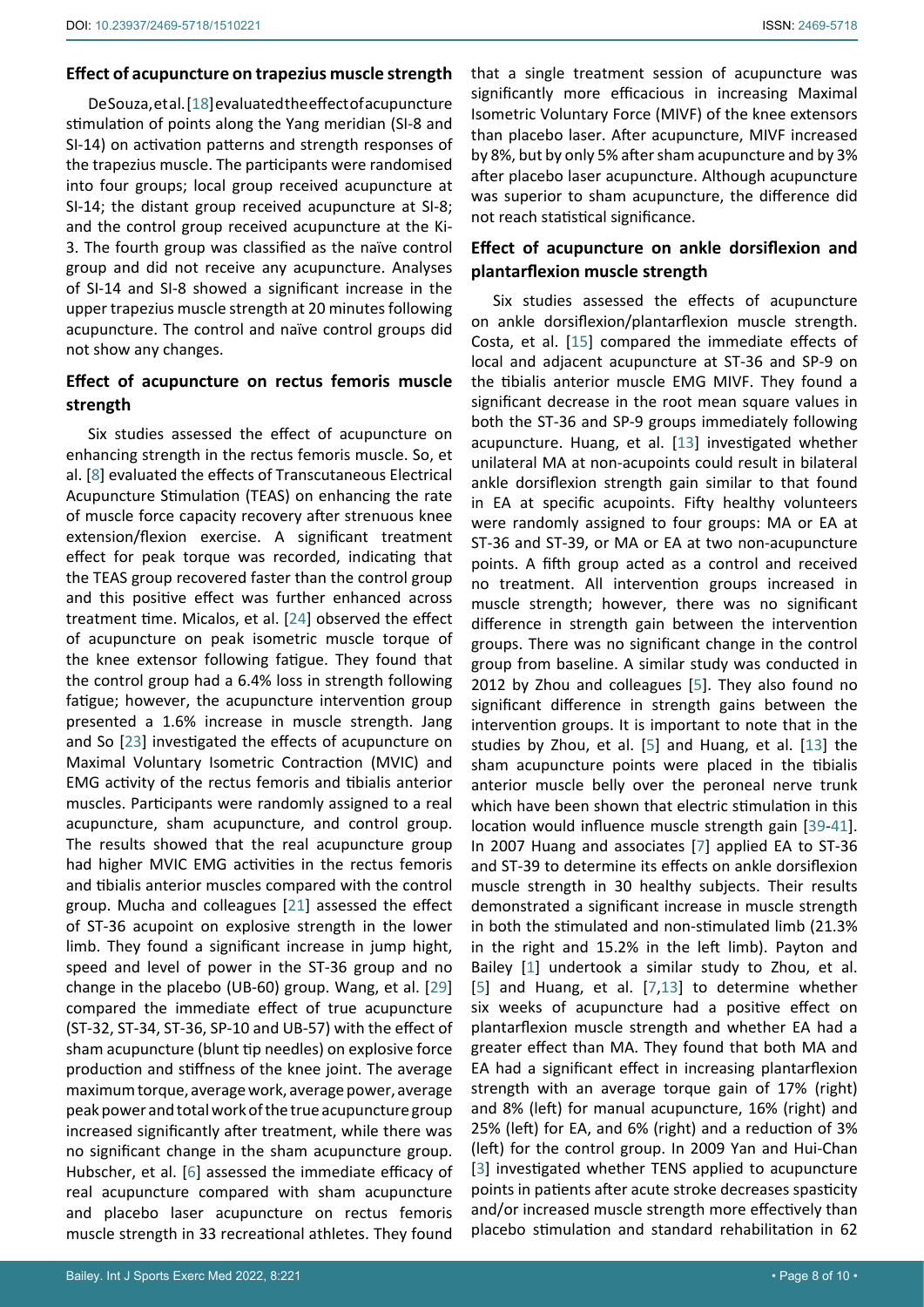post-stroke patients. They found that when compared with standard rehabilitation or placebo stimulation, TENS to acupuncture points significantly increased the percentage of patients with normal tone, increased ankle dorsiflexor strength, and decreased antagonist co-contraction ratio. Patients in the TENS acupuncture group also walked 2-4 days earlier than the patients in the other 2 groups.

# **Limitations**

There were a number of limitations within this review. There were significant variations in the study characteristics which prevented from pooling the data and conducting a meta-analysis to formulate a meaningful summary of the results. The needle placement of the sham-control groups and justification of points selected with regards to their effect on enhancing muscle strength was inadequate. Due to the lack of use of the STRICTA and poor justification of the chosen acupuncture points in the evaluated RCTs, it was difficult to draw an accurate conclusion on treatment outcome.

# **Conflict of Interest**

The authors declare that they have no conflict of interest and the authors have no financial interest related to the material of this manuscript.

# **Conclusion**

The overall finding indicates that there is strong evidence that acupuncture is more effective than control and there is some evidence that acupuncture is more effective than sham acupuncture in the enhancement of muscle strength. Further studies are required with a clear evidence-based justification for the choice of acupuncture and sham points and the use of the STRICTA in the enhancement of muscle strength.

#### **References**

- <span id="page-8-0"></span>1. [Payton S, Bailey SD \(2017\) The effect of manual and](https://www.infona.pl/resource/bwmeta1.element.springer-doi-10_1007-S11726-017-0974-2)  [electroacupuncture on lower limb muscle strength. J](https://www.infona.pl/resource/bwmeta1.element.springer-doi-10_1007-S11726-017-0974-2)  [Acupunct Tuina Sci 15: 47-53.](https://www.infona.pl/resource/bwmeta1.element.springer-doi-10_1007-S11726-017-0974-2)
- <span id="page-8-1"></span>2. Lim SM, Yoo J, Lee E, Kim HJ, Shin S, et al. (2015) Acupuncture for Spasticity after Stroke: A Systematic Review and Meta-Analysis of Randomized Controlled Trials. Evidence-Based Complementary and Alternative Medicine.
- <span id="page-8-2"></span>3. [Yan T, Hui-Chan CWY \(2009\) Transcutaneous electrical](https://pubmed.ncbi.nlm.nih.gov/19363561/)  [stimulation on acupuncture points improves muscle function](https://pubmed.ncbi.nlm.nih.gov/19363561/)  [in subjects after acute stroke: A randomised controlled trial.](https://pubmed.ncbi.nlm.nih.gov/19363561/)  [Journ Rehabil Med 41: 312-316.](https://pubmed.ncbi.nlm.nih.gov/19363561/)
- <span id="page-8-3"></span>4. Bailey SD (2012) Effects of acupuncture on human performance: A systematic review. Journ Acupuncture Assoc Chartered Phys, Autumn 23-42.
- <span id="page-8-4"></span>5. [Zhou S, Huang L, Liu J, Yu JH, Tian Q, et al. \(2012\)](https://pubmed.ncbi.nlm.nih.gov/22075372/)  [Bilateral effects of 6 weeks' unilateral Acupuncture and](https://pubmed.ncbi.nlm.nih.gov/22075372/)  [Electroacupuncture on ankle dorsiflexors muscle strength:](https://pubmed.ncbi.nlm.nih.gov/22075372/)  [A pilot study. Arch Phys Med Rehabil 93: 50-55.](https://pubmed.ncbi.nlm.nih.gov/22075372/)
- <span id="page-8-6"></span>6. [Hubscher M, Vogt L, Ziebart T, Banzer W \(2010\) Immediate](https://pubmed.ncbi.nlm.nih.gov/20499248/)

[effects of acupuncture on strength performance: a](https://pubmed.ncbi.nlm.nih.gov/20499248/)  [randomized crossover trial. Eur J Appl Physiol 110: 353-](https://pubmed.ncbi.nlm.nih.gov/20499248/) [358.](https://pubmed.ncbi.nlm.nih.gov/20499248/)

- <span id="page-8-8"></span>7. [Huang LP, Zhou S, Lu Z, Tian Q, Li X, et al. \(2007\) Bilateral](https://pubmed.ncbi.nlm.nih.gov/17604558/)  [Effect of Unilateral Electroacupuncture on Muscle Strength.](https://pubmed.ncbi.nlm.nih.gov/17604558/)  [J Altern Complement Med 13: 539-546.](https://pubmed.ncbi.nlm.nih.gov/17604558/)
- <span id="page-8-5"></span>8. [So RCH, Ng JKF, Ng GYF \(2007\) Effect of transcutaneous](https://pubmed.ncbi.nlm.nih.gov/17546460/)  [electrical acupoint stimulation on fatigue recovery of the](https://pubmed.ncbi.nlm.nih.gov/17546460/)  [quadriceps. Eur J Appl Physiol 100: 693-700.](https://pubmed.ncbi.nlm.nih.gov/17546460/)
- <span id="page-8-7"></span>9. [Hubscher M, Vogt L, Bernhorster M, Rosen Hagen A,](https://pubmed.ncbi.nlm.nih.gov/18990049/)  [Banzer W \(2008\) Effects of Acupuncture on Symptoms](https://pubmed.ncbi.nlm.nih.gov/18990049/)  [and Muscle Function in Delayed-Onset Muscle Soreness.](https://pubmed.ncbi.nlm.nih.gov/18990049/)  [J Altern Complement Med 14: 1011-1016.](https://pubmed.ncbi.nlm.nih.gov/18990049/)
- <span id="page-8-11"></span>10. Higgins JPT, Altman DG, Sterne JAC (2011) Chapter 8: Assessing risk of bias in included studies. In Cochrane Handbook for Systematic Reviews of Interventions Version 510 (updated March 2011), The Cochrane Collaboration.
- <span id="page-8-9"></span>11. Pedro scale, www.pedro.or.au.
- <span id="page-8-10"></span>12. [Mac Pherson H, Altman DG, Hammerschlag R, Youping L,](https://pubmed.ncbi.nlm.nih.gov/20543992/)  [Taixiang W, et al. \(2010\) Revised Standards for Reporting](https://pubmed.ncbi.nlm.nih.gov/20543992/)  [Interventions in Clinical Trials of Acupuncture \(STRICTA\):](https://pubmed.ncbi.nlm.nih.gov/20543992/)  [Extending the CONSORT statement. PLoS Med 7: 1000261.](https://pubmed.ncbi.nlm.nih.gov/20543992/)
- <span id="page-8-19"></span>13. [Huang LP, Zhou S, Ao M, Zhao ML, Zhang LQ, et al.](https://catalogue.unicaen.fr/discovery/)  [\(2015\) Unilateral intramuscular needling can improve ankle](https://catalogue.unicaen.fr/discovery/)  [dorsiflexion muscle strength and muscle activation in both](https://catalogue.unicaen.fr/discovery/)  [legs. Journal of Exercise Science and Fitness 13: 86-93.](https://catalogue.unicaen.fr/discovery/)
- <span id="page-8-12"></span>14. [Zanin MS, Ronchi JM, de Costro Silva T, Fuzaro AC, de](https://pubmed.ncbi.nlm.nih.gov/25441947/)  [Araujo JE \(2014\) Electromyographic and strength analysis](https://pubmed.ncbi.nlm.nih.gov/25441947/)  [of activation patterns of the wrist flexor muscles after](https://pubmed.ncbi.nlm.nih.gov/25441947/)  [acupuncture. J Acupunct Meridian Stud 7: 231-237.](https://pubmed.ncbi.nlm.nih.gov/25441947/)
- <span id="page-8-21"></span>15. [Costa LA, de Araujo JE \(2008\) The immediate effects of](https://pubmed.ncbi.nlm.nih.gov/19094211/)  [local and adjacent acupuncture on the tibialis anterior](https://pubmed.ncbi.nlm.nih.gov/19094211/)  [muscle: A human study. Chin Med 3: 17.](https://pubmed.ncbi.nlm.nih.gov/19094211/)
- <span id="page-8-13"></span>16. [Fragoso APS, Ferreira A \(2012\) Immediate effects of](https://pubmed.ncbi.nlm.nih.gov/22417176/)  [acupuncture on biceps brachii muscle function in healthy](https://pubmed.ncbi.nlm.nih.gov/22417176/)  [and post-stroke subjects. Chin Med 7: 7.](https://pubmed.ncbi.nlm.nih.gov/22417176/)
- <span id="page-8-20"></span>17. [Damasceno MSM, Teixeira THM, de Souza VC, Neiva](https://pubmed.ncbi.nlm.nih.gov/30809395/)  [SN, Pereira KP, et al. \(2019\) Acupuncture treatment in](https://pubmed.ncbi.nlm.nih.gov/30809395/)  [elderly people with sarcopenia: effects on strength and](https://pubmed.ncbi.nlm.nih.gov/30809395/)  [inflammatory mediators. J Aging Res 2019: 8483576.](https://pubmed.ncbi.nlm.nih.gov/30809395/)
- <span id="page-8-14"></span>18. [De Souza LL, de Araujo FLB, da Silva FAM,](https://pubmed.ncbi.nlm.nih.gov/27776763/)  [Mucciaroni TS, de Araujo JE \(2016\) Unilateral](https://pubmed.ncbi.nlm.nih.gov/27776763/)  [andimmediatestimulationofacupuncture points Xiaohai](https://pubmed.ncbi.nlm.nih.gov/27776763/)  [\(SI8\) andJianwaishu \(SI14\) ofthesmall intestine](https://pubmed.ncbi.nlm.nih.gov/27776763/)  [meridianincreaseselectromyographicactivityandstrength in](https://pubmed.ncbi.nlm.nih.gov/27776763/)  [theipsilateraland contralateral Upper Trapezius Muscle.](https://pubmed.ncbi.nlm.nih.gov/27776763/) J [Acupunct Meridian Stud 9: 250-256.](https://pubmed.ncbi.nlm.nih.gov/27776763/)
- <span id="page-8-15"></span>19. [Silverio-Lopes S, da Mota MPG \(2018\) Immediate response](https://www.ajol.info/index.php/ajtcam/article/view/170746)  [gain in hand grip strength with acupuncture; an experimental](https://www.ajol.info/index.php/ajtcam/article/view/170746)  [study. Afr J Tradit Complement Altern Med 15: 51-57.](https://www.ajol.info/index.php/ajtcam/article/view/170746)
- <span id="page-8-18"></span>20. [Tough L \(2006\) Lack of effect of acupuncture on](https://pubmed.ncbi.nlm.nih.gov/16783280/)  [electromyographic \(EMG\) activity - a randomised controlled](https://pubmed.ncbi.nlm.nih.gov/16783280/)  [trial in healthy volunteers. Acupunct Med 24: 55-60.](https://pubmed.ncbi.nlm.nih.gov/16783280/)
- <span id="page-8-16"></span>21. Mucha M, Ambrozy T, Mucha D (2017) The effect of acupressure stimulation of ST-36 - Zusanli, point on lower limbs explosive strength. European Journal of Integrative Medicine 59-62.
- <span id="page-8-17"></span>22. [Zhou S, Wang IL, Chen YM, Hu R, Su Y, et al. \(2021\) Effect](https://pubmed.ncbi.nlm.nih.gov/34484385/)  [of Traditional Chinese Acupuncture compared with sham](https://pubmed.ncbi.nlm.nih.gov/34484385/)  [acupuncture on explocive force production by the forearm](https://pubmed.ncbi.nlm.nih.gov/34484385/)  [muscle in female: A randomised controlled trial. Evid Based](https://pubmed.ncbi.nlm.nih.gov/34484385/)  [Complement Alternat Med 2021: 1992753.](https://pubmed.ncbi.nlm.nih.gov/34484385/)